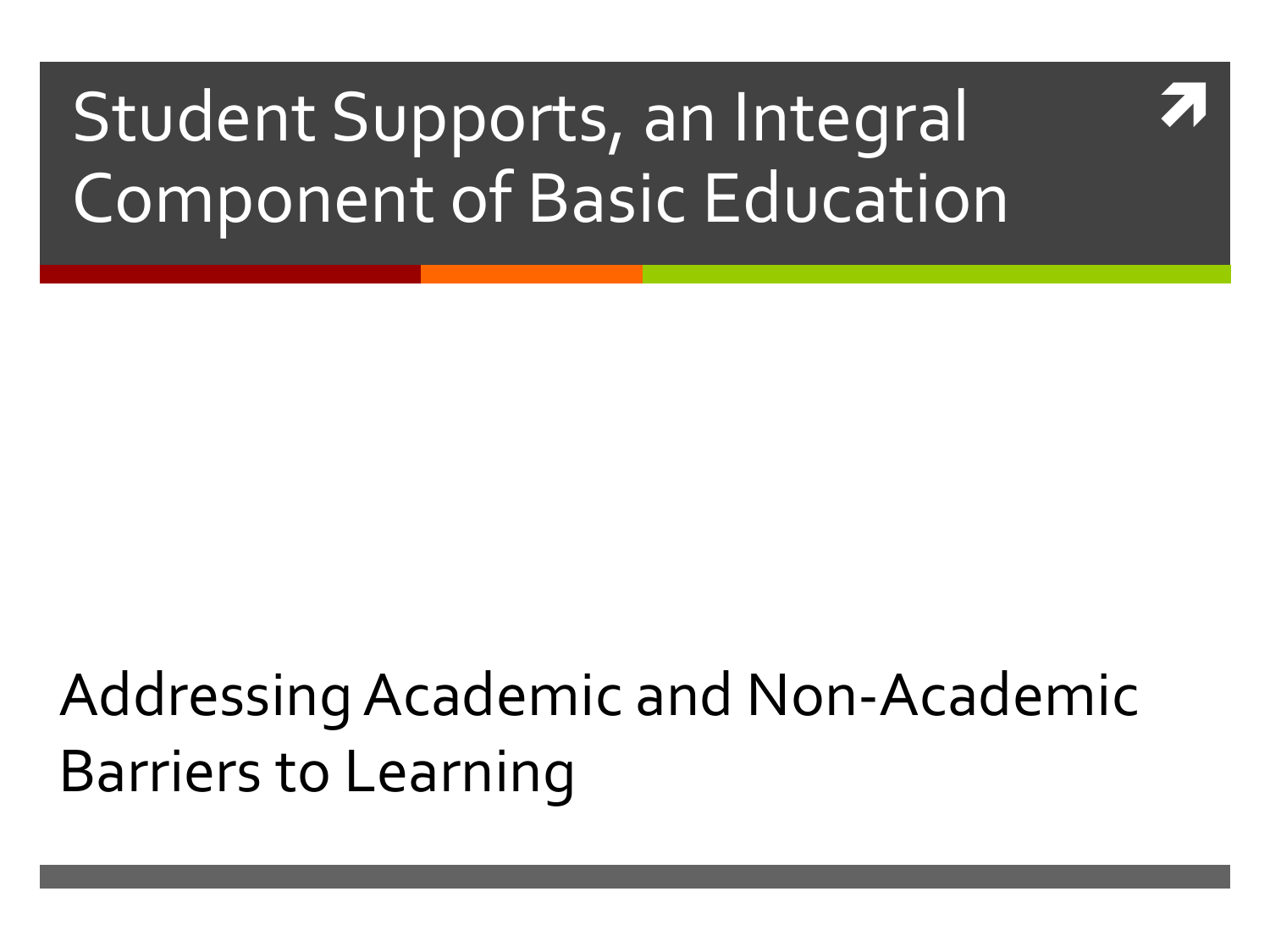## Our Students

- 44% of students qualify for free and reduced lunch
- About 10,000 youth are currently placed in foster care
- **Nearly 40,000 youth are homeless**
- **Nearly 147,000 students in receive Special** Education services
- As many as 20% percent of youth are in need of mental health interventions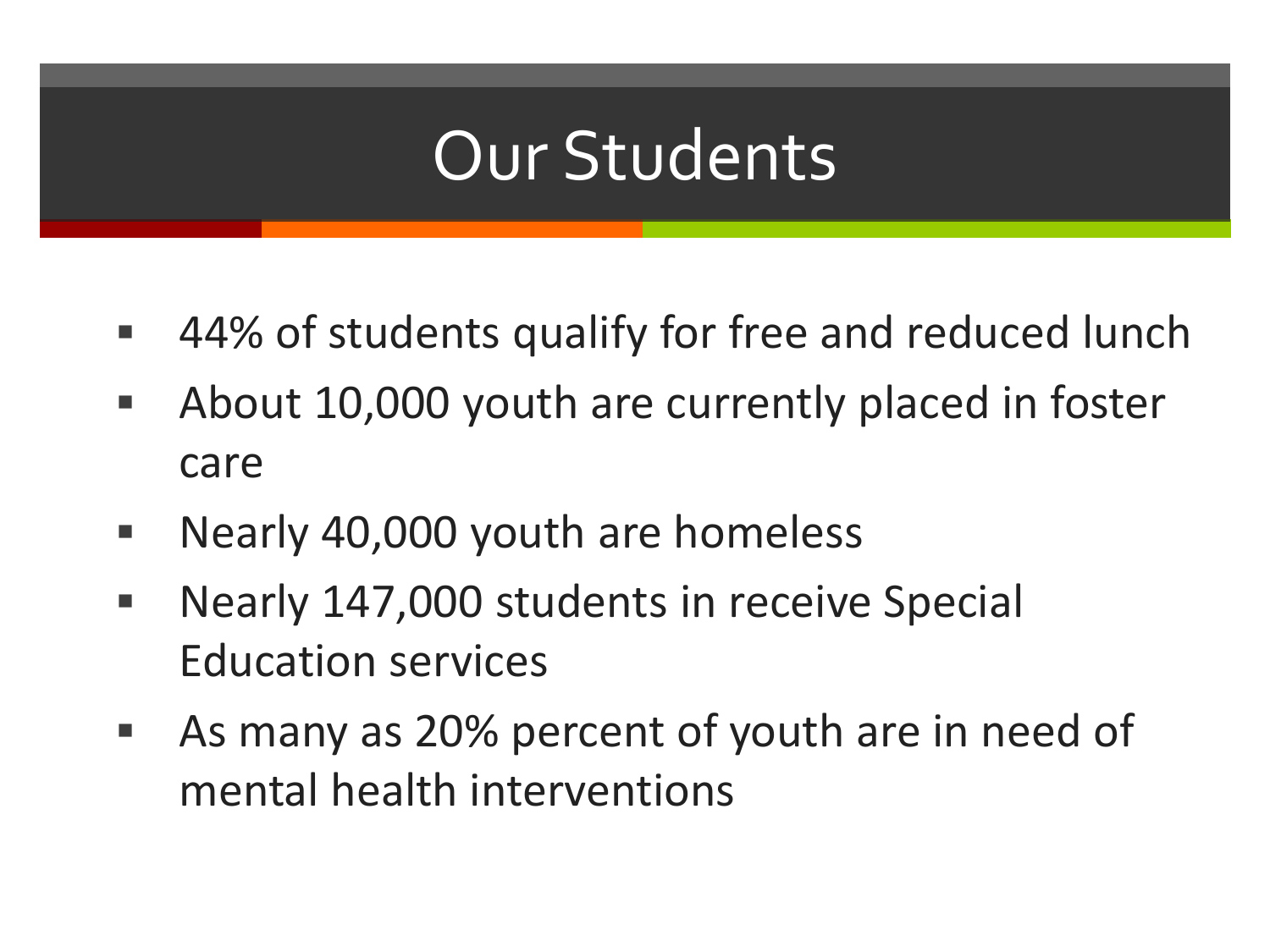#### "Could someone help me with these? I'm late for math class."

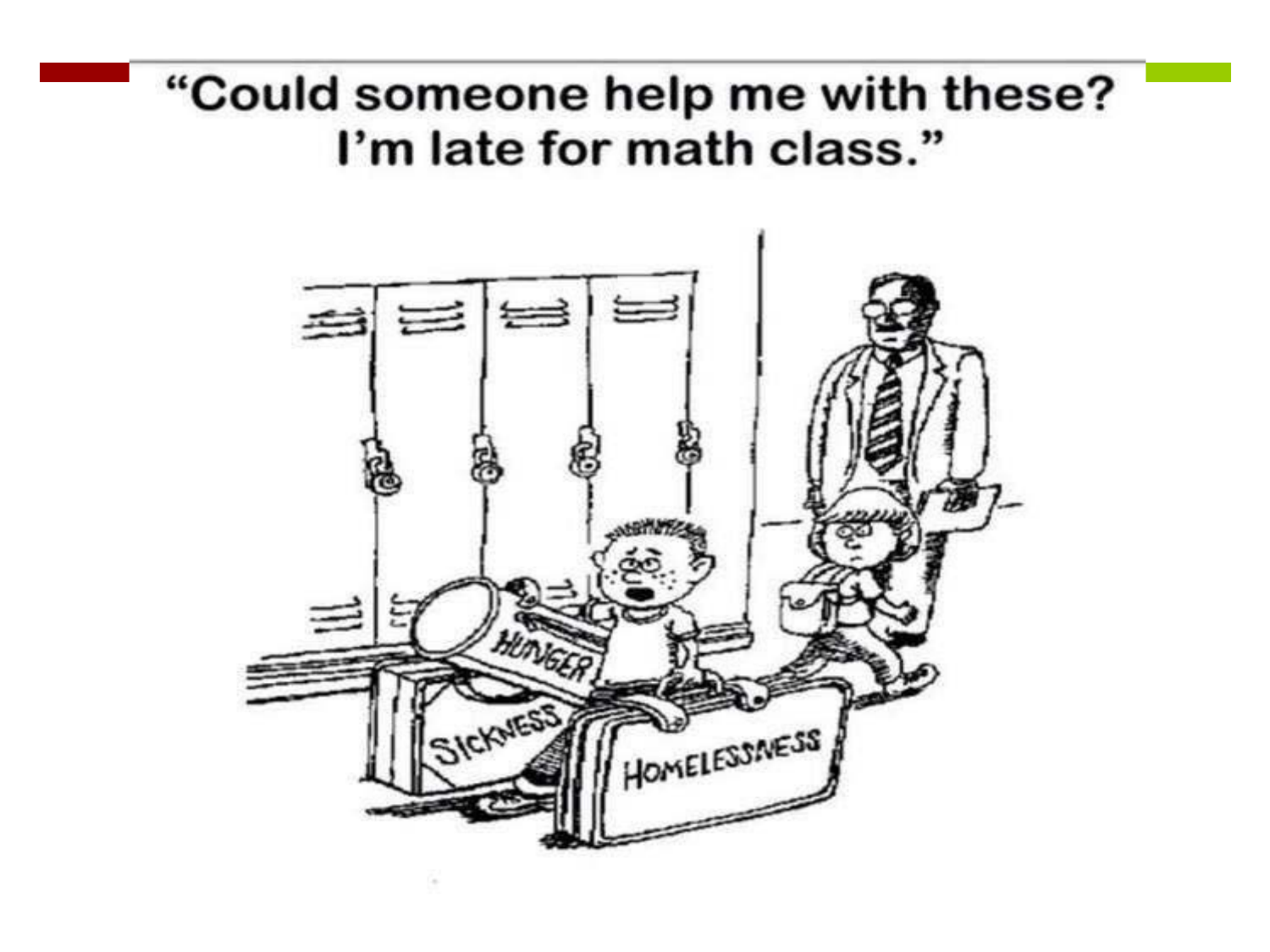# Lost Learning Time

- $\checkmark$  Incidents of bullying and harassment in school
- $\sqrt{\phantom{a}}$  Anxiety and depression
- $\checkmark$  Chronic absenteeism
- $\checkmark$  Overuse of discipline practices
- $\checkmark$  Use of aversive behavioral interventions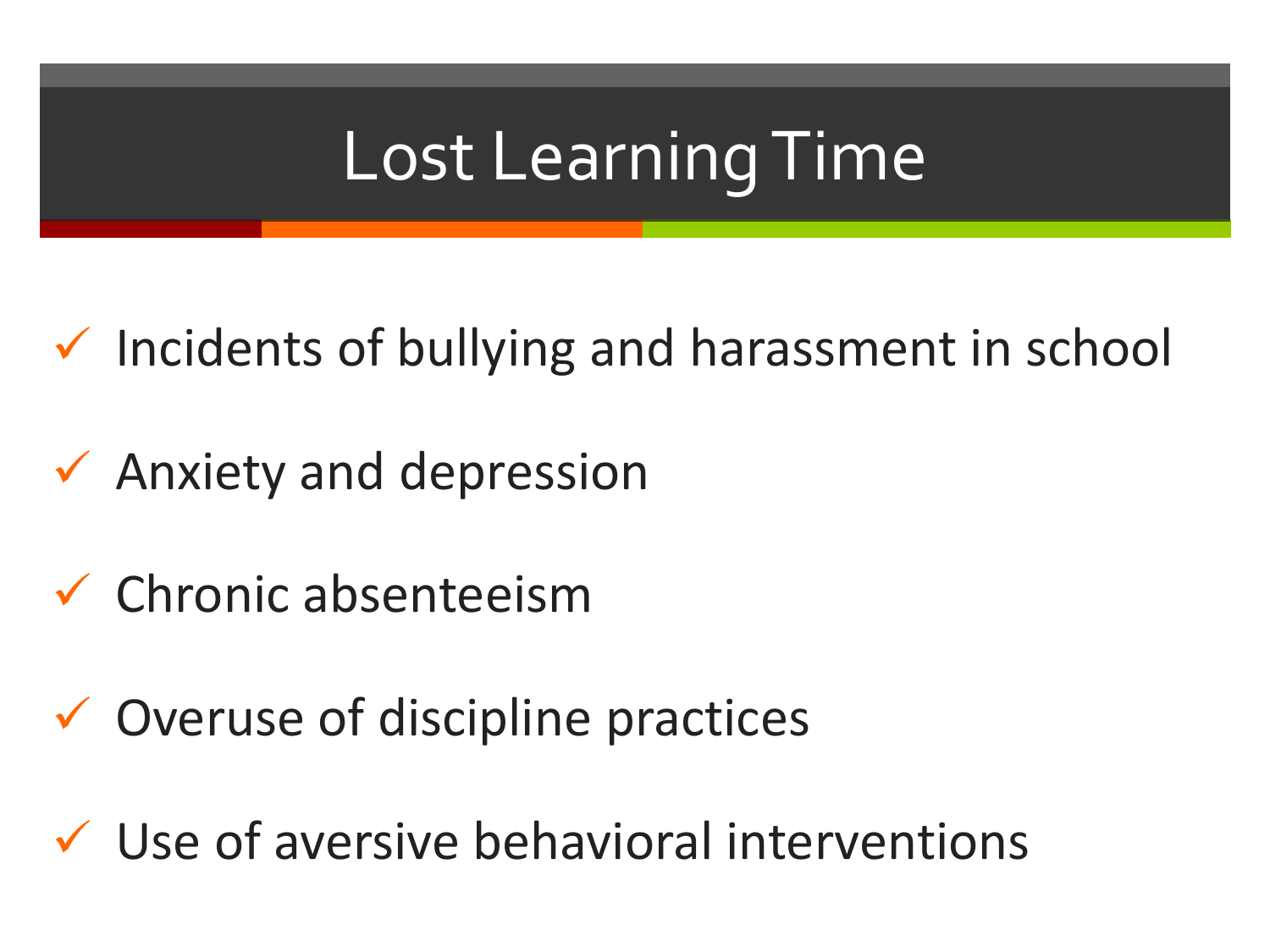### Essential for Student Learning

#### Safe and supportive school environment

+

### Specific skill development

+

Optimal physical and emotional health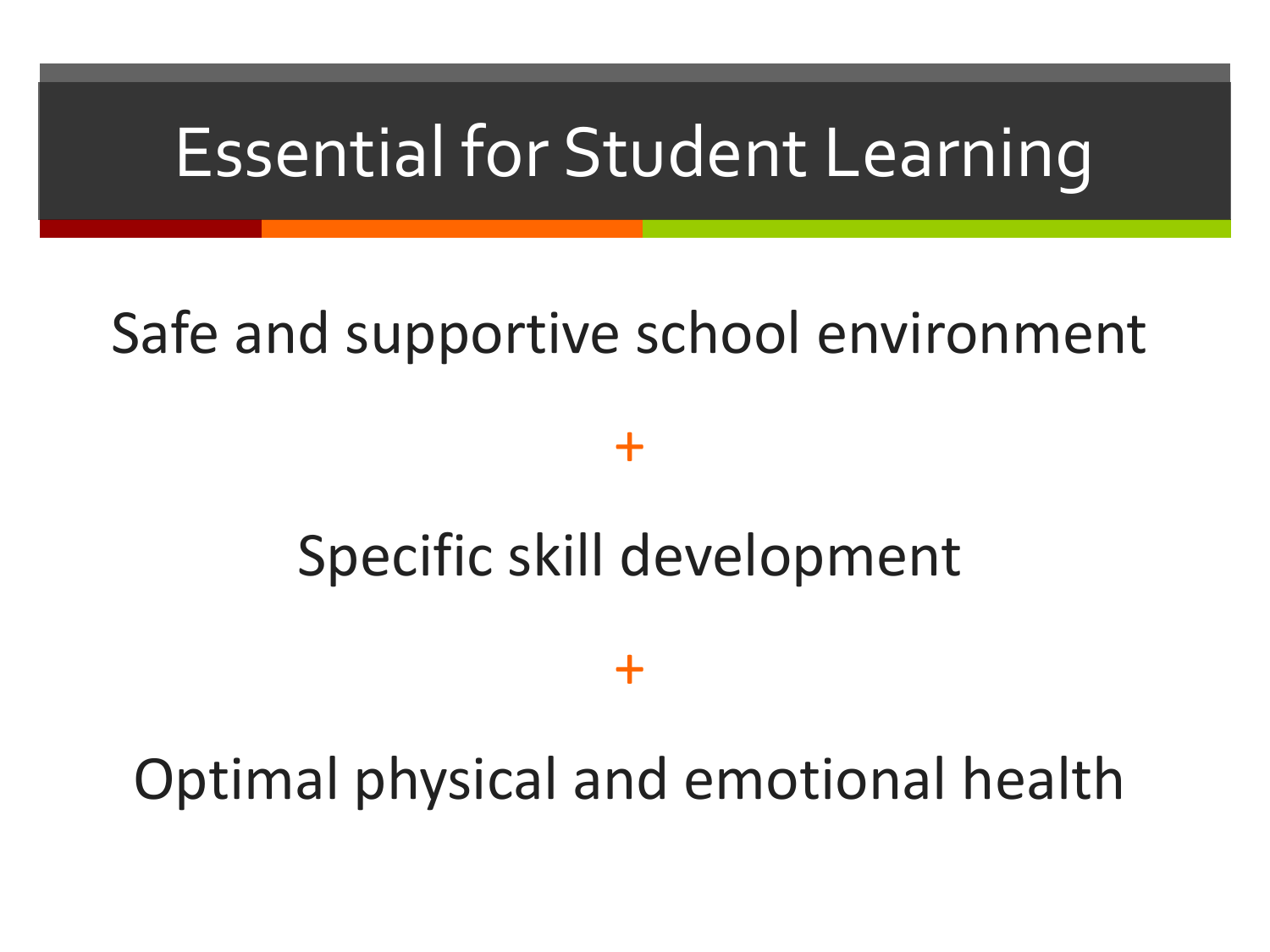# Improving School Climate

Whole school strategies that address school climate and universal student well-being build the capacity of the entire school community to recognize and respond to the unique socialemotional, behavioral, and academic needs of students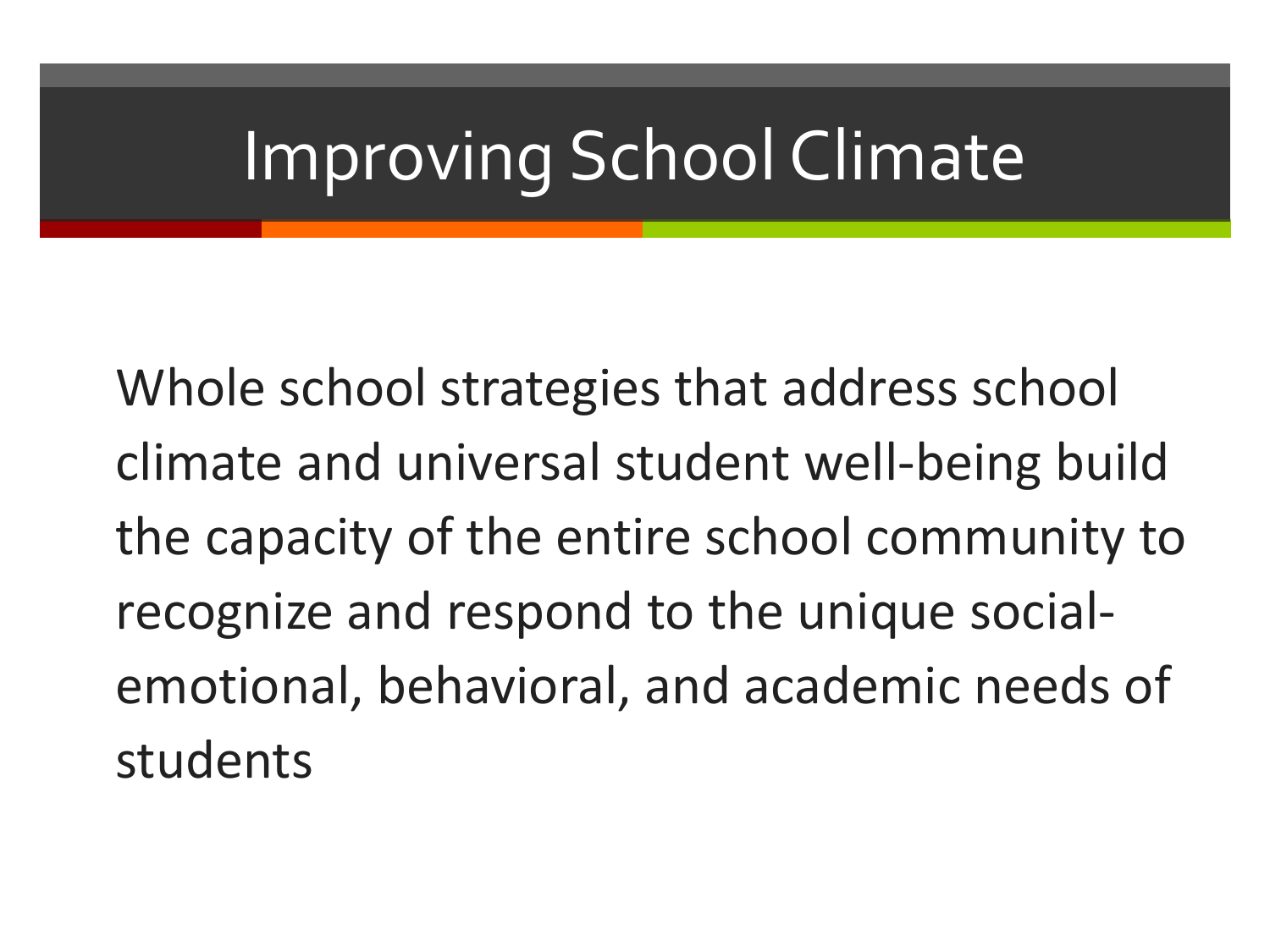# What is Social Emotional Learning?

SEL is the educational process, through which students acquire and effectively apply the knowledge, attitudes and skills necessary to:

- **Understand and manage emotions**
- **Set and achieve positive goals**
- **Feel and show empathy for others**
- **Establish and maintain positive** relationships
- **Make responsible decisions**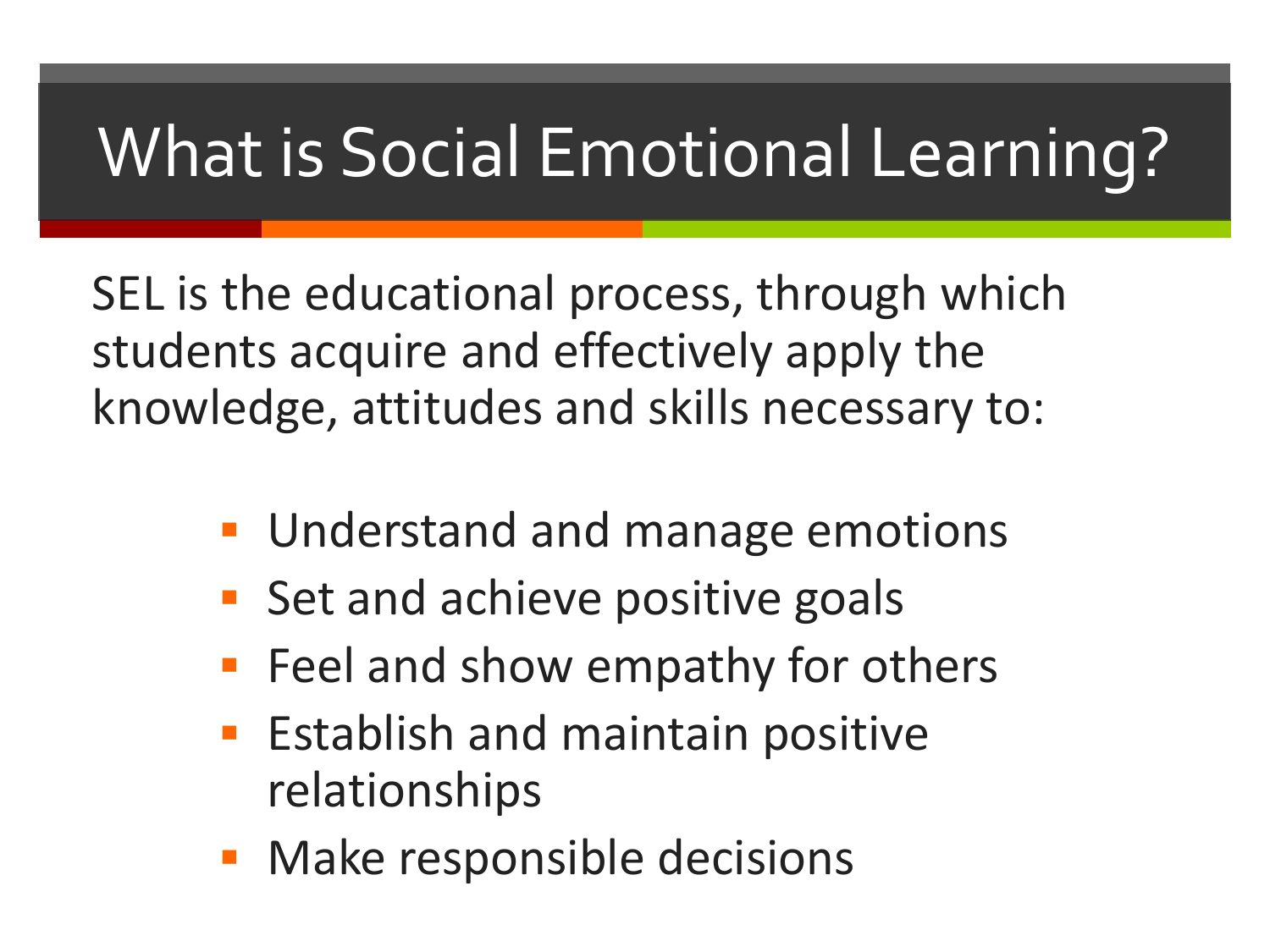#### Why support and teach these skills in school?

- **A** Fmotions affect how and what we learn
- **A** Schools are social places relationships provide foundation for learning
- **A** Reduces barriers to learning such as stress and anxiety
- Increases school connectedness and essential skills
- Aligns with the academic agenda of schools
- **7** Essential for success in school and life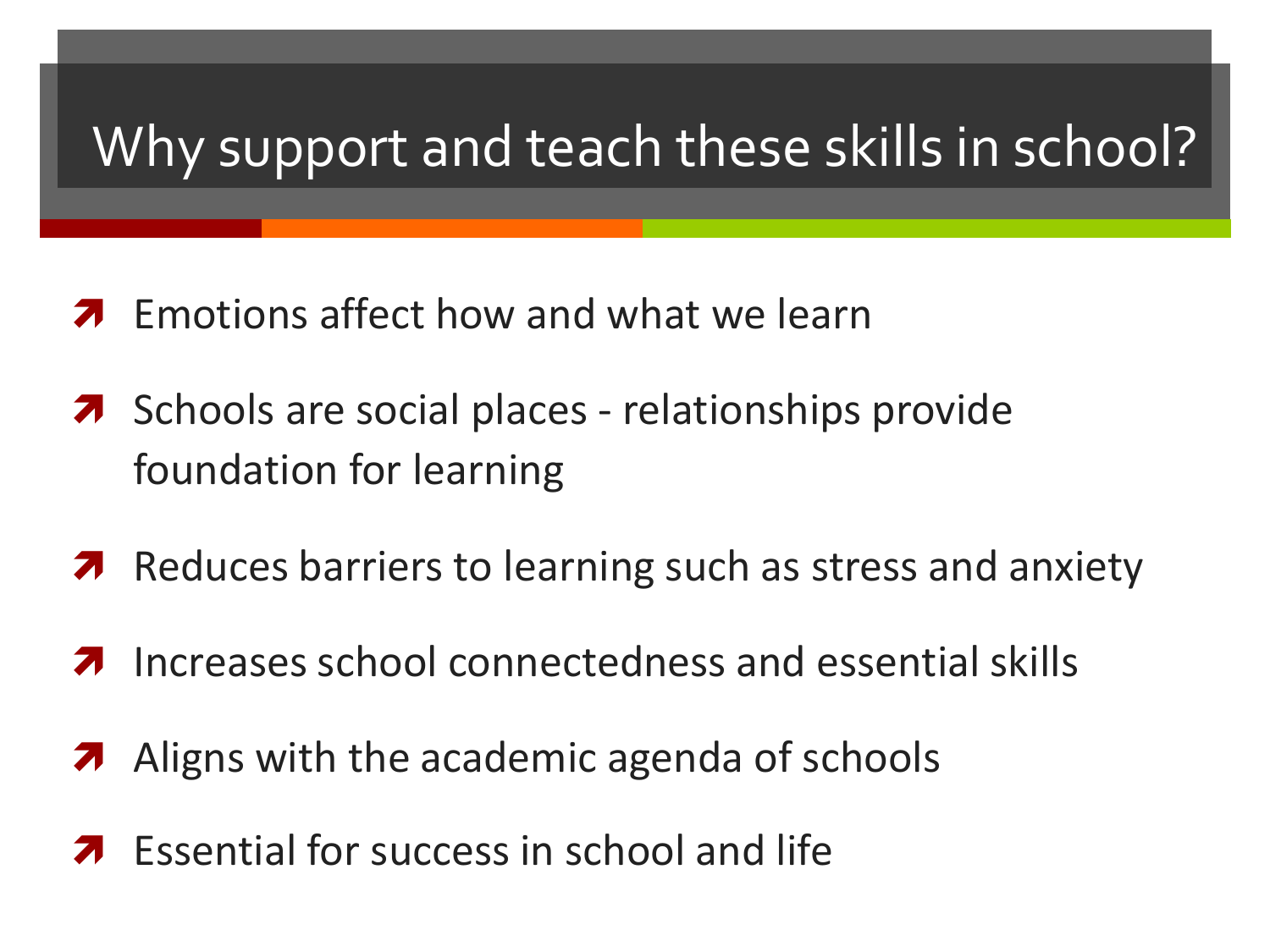## A Call to Action

- Integrate Social and Emotional Learning (SEL) within the K-12 education system through implementation of benchmarks, technical assistance, and guidance with instruction techniques.
- Ensure adequate staffing of school psychologists, counselors, school social workers, behavioral interventionists, mental health providers, school nurses, speech and language pathologists, and family engagement personnel.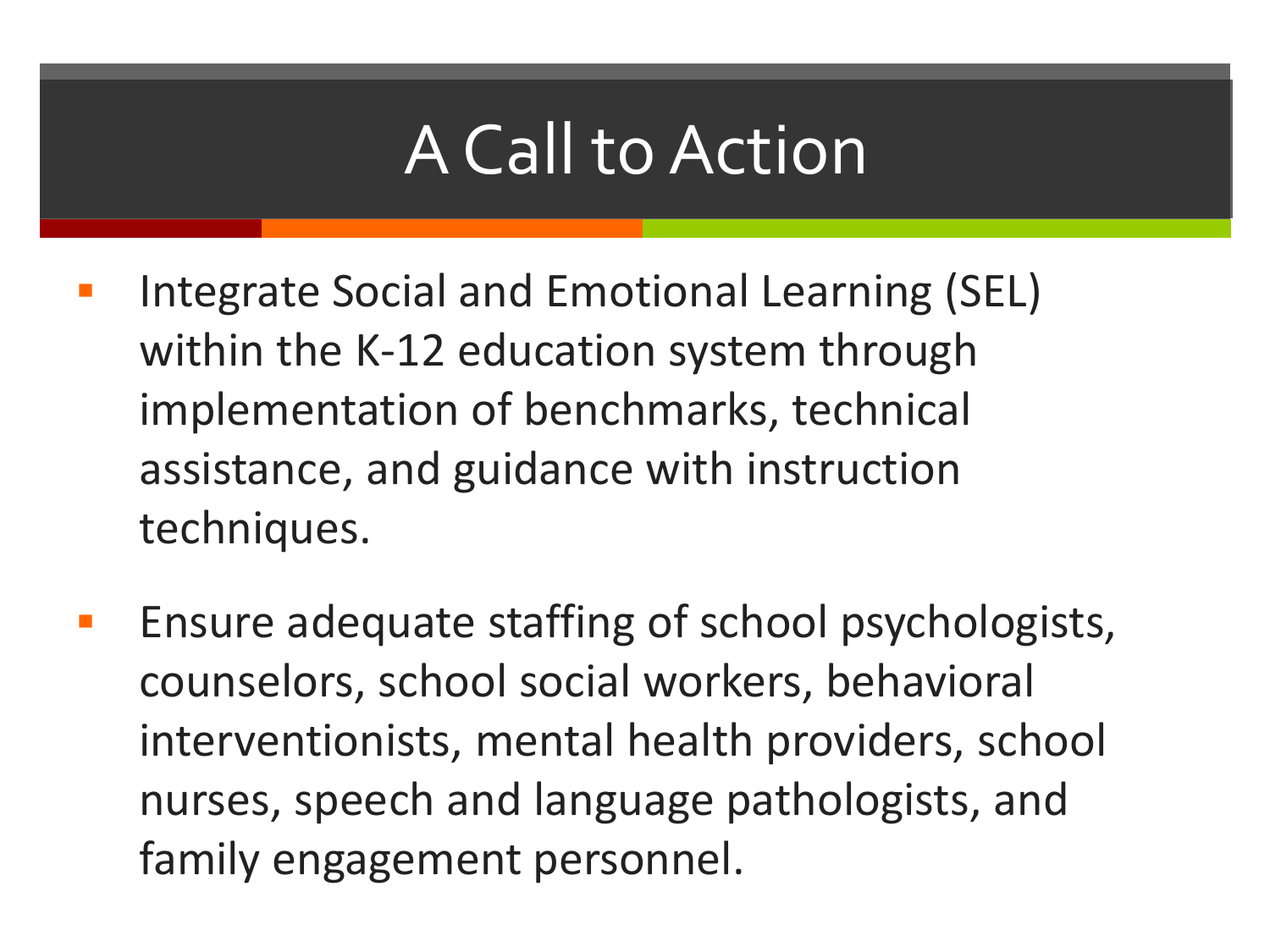### Continued…

- Require teacher and principal preparation programs and professional development to include instruction in the understanding, use, and development of Social and Emotional Learning skills and effective classroom management strategies.
- Create a coordinated system-of-care approach that involves engaging appropriate agencies, community partners and families to expand available services and supports for students who are dealing with trauma, substance abuse, and mental health issues.